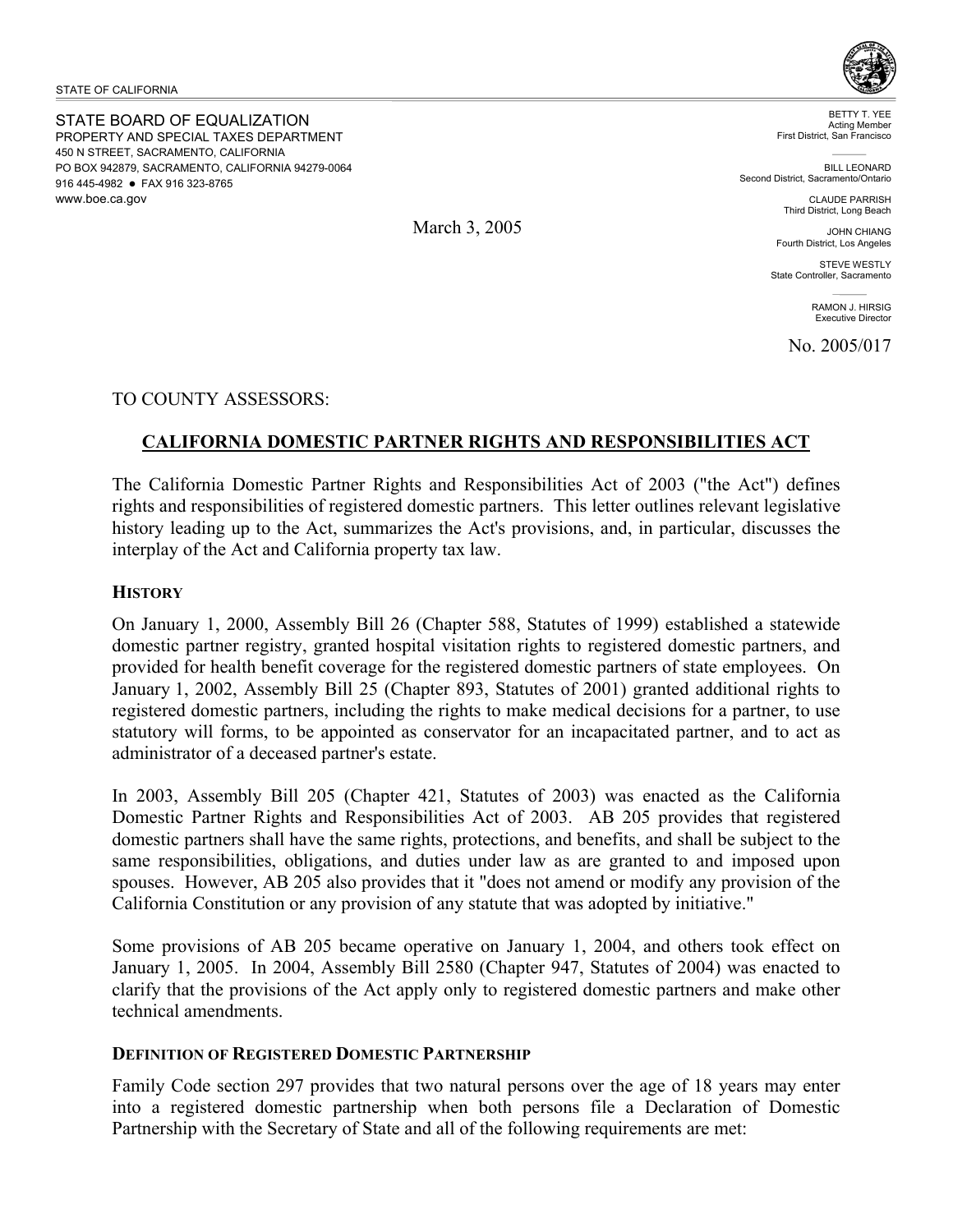- Both persons have a common residence.
- Neither person is married nor is a member of another registered domestic partnership that has not been terminated, dissolved, or annulled.
- The two persons are not related by blood in a way that would prevent them from being married to each other.
- Both persons are over the age of 18 and are capable of consenting to the partnership.
- Either of the following:
	- Both persons are members of the same sex, or
	- Both persons are members of the opposite sex and at least one of the persons is over the age of 62 and meets the federal requirements for either old-age insurance benefits<sup>1</sup> or for aged individuals.<sup>2</sup>

The term "registered domestic partner" does not apply to legal entities, including a singlemember limited liability company. Thus, even though a single-member limited liability company is disregarded for federal tax reporting purposes, it is still treated as a separate legal entity under California domestic partnership law.

## **TERMINATION OF REGISTERED DOMESTIC PARTNERSHIP**

As of January 1, 2005, a registered domestic partnership may be terminated only through a court dissolution proceeding, unless specified conditions exist. Among those conditions, neither party may own an interest in real property, there may be no children resulting from the relationship of the parties, the duration of the registered domestic partnership may not be more than 5 years, and joint assets must be minimal. If all the specified conditions exist, the registered domestic partnership may be terminated by both partners signing and filing a Notice of Termination of Domestic Partnership with the Secretary of State.

## **RECOGNITION OF SAME SEX UNIONS SANCTIONED BY OTHER STATES**

Pursuant to Family Code section 299.2, California will recognize a same sex legal union, other than a marriage, which is validly formed in another jurisdiction outside California and is substantially equivalent to a California registered domestic partnership, regardless of whether it bears the name "domestic partnership."

### **RIGHTS, RESPONSIBILITIES, AND LIMITATIONS**

 $\overline{a}$ 

Family Code section 297.5 provides that registered domestic partners have the same rights, protections, and benefits, and are subject to the same responsibilities, obligations, and duties under law, whether they derive from statutes, administrative regulations, court rules, government policies, common law, or any other provisions or sources of law, as are granted to and imposed upon spouses. However, subdivision (m) of section 297.5 qualifies the general provisions by providing that the section "does not amend or modify any provision of the California Constitution or any provision of any statute that was adopted by initiative." Thus, domestic partners are not eligible for any property tax exclusion or exemption based on an aspect of a spousal or marital relationship for which the terms "spouse" and "marriage" are defined or implemented by constitutional provision or by statute adopted by initiative. Therefore, the Act

<sup>&</sup>lt;sup>1</sup> Title II of the Social Security Act as defined in 42 U.S.C. section 402(a).

<sup>&</sup>lt;sup>2</sup> Title XVI of the Social Security Act as defined in 42 U.S.C. section 1381.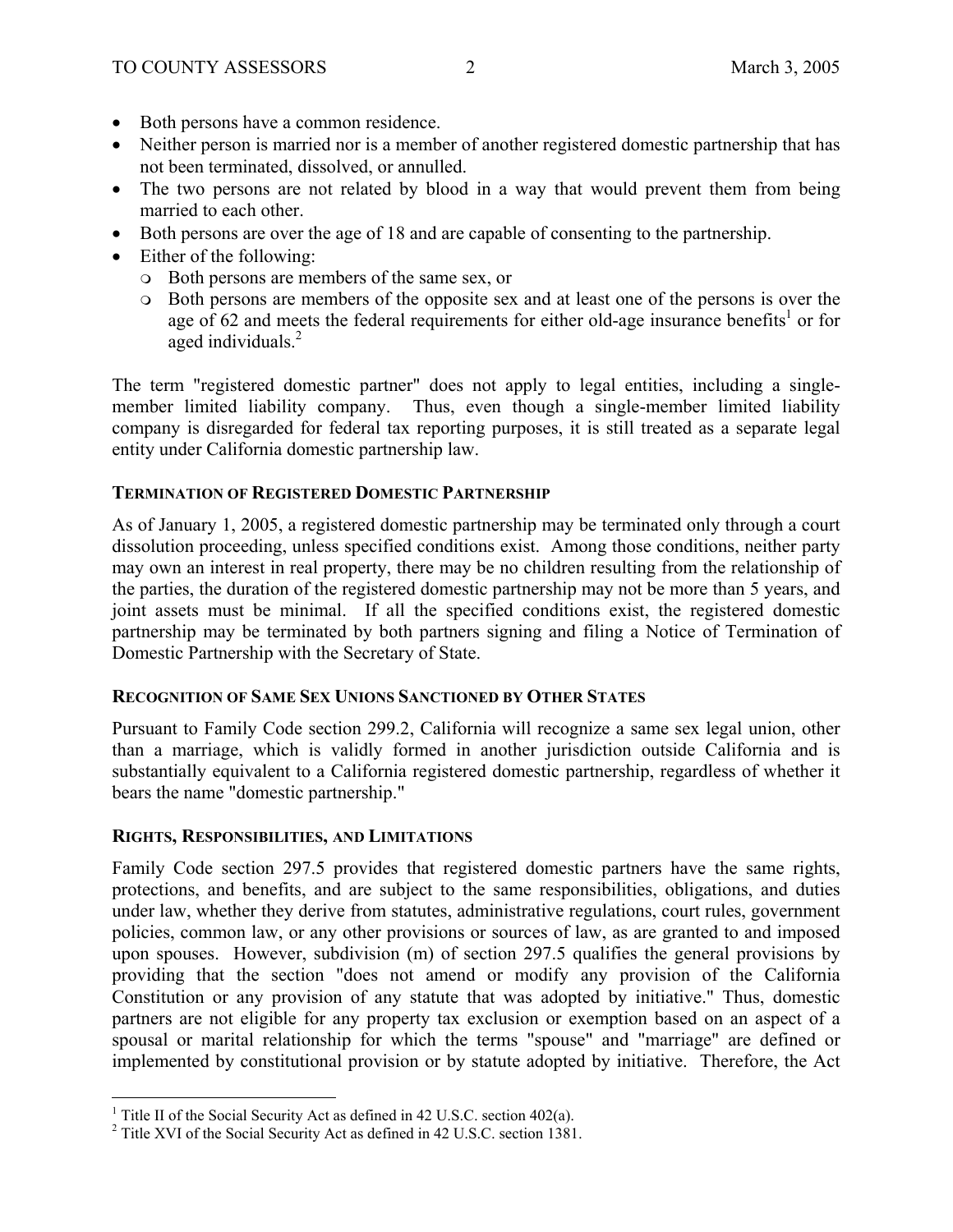does not amend or modify the definition of "marriage" set forth in Family Code section  $308.5$ ,<sup>3</sup> which was approved by the voters as Proposition 22 on March 8, 2000, and, more specifically with respect to California property tax law, a registered domestic partner is not entitled to the same treatment as a "spouse" within the meaning of the provisions of articles XIII and XIII A of the California Constitution

Section 297.5 extends community property rights to registered domestic partners, with the exception that earned income is not treated as community property for state income tax purposes. Section 297.5 further provides that (1) former registered domestic partners have the same rights and responsibilities as former spouses; (2) a surviving registered domestic partner, following the death of the other partner, has the same rights and responsibilities as a widow or widower; (3) registered domestic partners have the same rights and responsibilities as spouses with respect to a child of either partner; (4) to the extent California law adopts, refers to, or relies upon federal law, registered domestic partners shall be treated as if federal law recognizes California registered domestic partnerships, although registered domestic partners must use the same filing status for state income tax purposes as used for federal income tax purposes; and (5) registered domestic partners have the same nondiscrimination rights as spouses.

Family Code section 297.5 further provides that the Act does not amend or modify federal laws or preclude any state or local agency from exercising its regulatory authority to implement statutes providing rights to, or imposing responsibilities upon, domestic partners. Thus, AB 205 does not invalidate or supersede Property Tax Rule 462.240, subsection (k), which provides that change in ownership does not include any transfers of real property that result from the death of one of the registered domestic partners if the date of death occurred on or after July 1, 2003.

## **APPLICATION TO PROPERTY TAXES**

### **INTERSPOUSAL EXCLUSION**

Subdivision (g) of section 2 of article XIII A of the California Constitution provides that the terms "purchase" and "change in ownership" do not include the purchase or transfer of real property between "spouses." As stated above, the Act does not amend or modify any constitutional provision and, thus, a "spouse" within the meaning of subdivision (g) of section 2 of article XIII A does not include a registered domestic partner. Accordingly, transfers of real property between registered domestic partners are not eligible for the interspousal exclusion.

### **COMMUNITY PROPERTY**

<u>.</u>

On or after January 1, 2005, registered domestic partners may take title to real property as community property<sup>4</sup> and community property with right of survivorship.<sup>5</sup> As with married couples, real property, including property acquired between December 31, 1999, and January 1,

<sup>&</sup>lt;sup>3</sup> "Only marriage between a man and a woman is valid or recognized in California." (Family Code section 308.5.) <sup>4</sup> Equily Code section 308.5.)

<sup>&</sup>lt;sup>4</sup> Family Code section 760 defines community property as follows: "Except as otherwise provided by statute, all property, real or personal, wherever situated, acquired by a married person during the marriage while domiciled in this state is community property."

<sup>&</sup>lt;sup>5</sup> Civil Code section 682.1 provides that "[c]ommunity property of a husband and wife, when expressly declared in the transfer document to be community property with right of survivorship, . . ., shall upon the death of one of the spouses, pass to the survivor, without administration, . . ., subject to the same procedures, as property held in joint tenancy."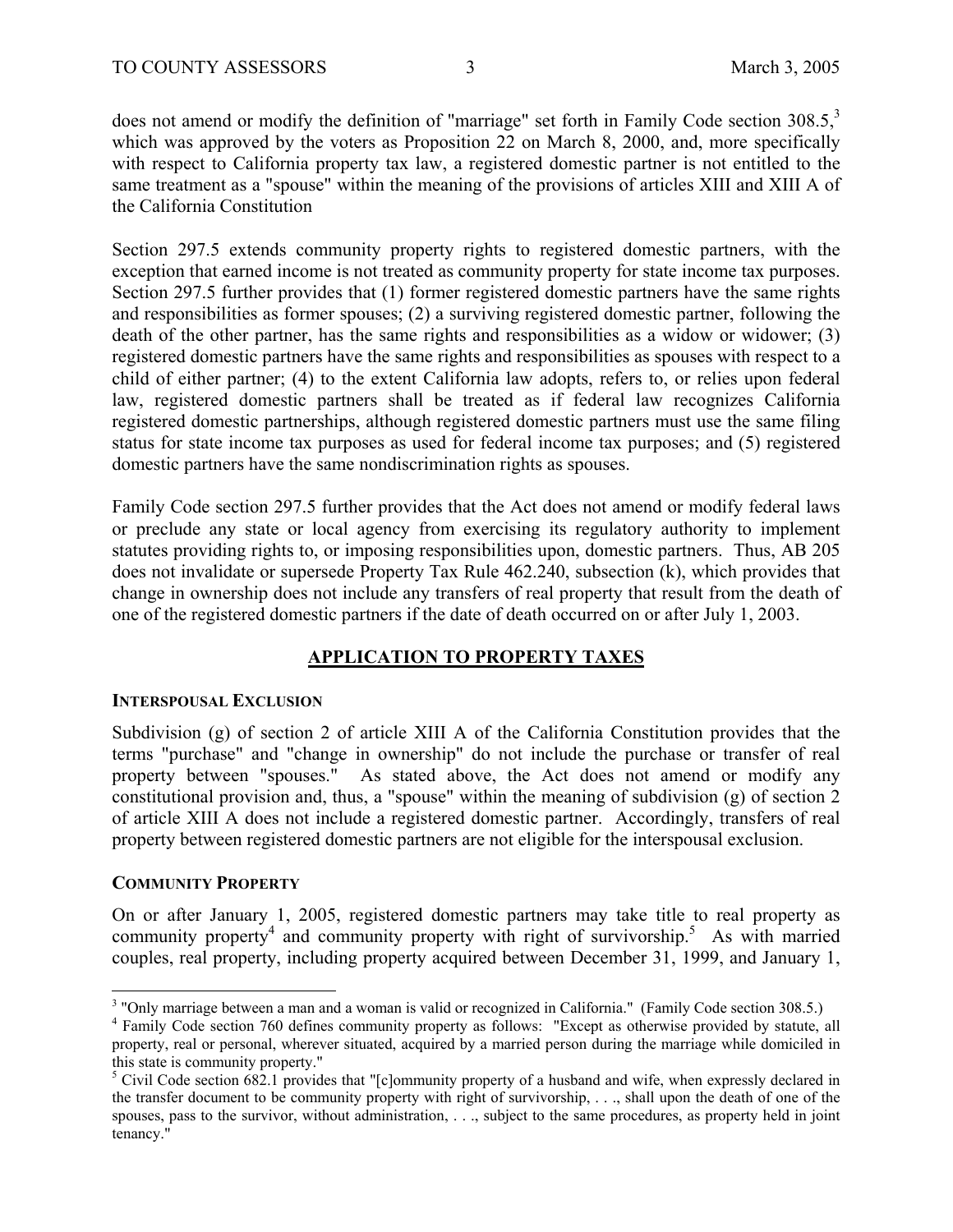2005, acquired by either or both partners during the registered domestic partnership is presumed to be community property. Application of the community property presumption is not a transfer, however, and thus no change in ownership occurs upon its application. Both community property methods of holding title in property are created by statutes enacted by the Legislature and, thus, pursuant to the Act are now available to registered domestic partners. Subdivision (m) of section 297.5 of the Family Code provides, in relevant part, that with respect to community property "any reference to the date of a marriage shall be deemed to refer to the date of registration of a domestic partnership with the state."

Because community property rights for registered domestic partners are based on registration of the domestic partnership with the Secretary of State pursuant to section 297.5 and not on a marriage relationship, a transfer of real property from one partner to himself/herself and his/her registered domestic partner as "community property" is not excluded from change in ownership under the interspousal exclusion. Therefore, a deed that transfers real property from A to A and B, registered domestic partners as community property (or community property with right of survivorship), will result in a 50 percent change in ownership.

### **TERMINATION OF DOMESTIC PARTNERSHIP**

Even though registered domestic partners who terminate their partnership may be granted a dissolution, a transfer of real property as a result of the dissolution is not eligible for the interspousal exclusion. Other exclusions (e.g., joint tenancy), however, may be available. For example, if two registered domestic partners acquire property and take title as community property, a deed that transfers real property from the two partners as community property to one partner upon the dissolution of the partnership will result in a 50 percent change in ownership.

### **LEGAL ENTITIES**

The transfer of legal entity interests between registered domestic partners is not subject to the interspousal exclusion. Unless another exclusion applies, the transfer of legal entity interests between registered domestic partners may result in a change in ownership or change in control of the legal entity, resulting in either (1) reassessment of all real property of the legal entity if one person obtains more than 50 percent of the total interests or, (2) a reassessment of property previously excluded from change in ownership pursuant to Revenue and Taxation Code section 62, subdivision (a)(2), if more than 50 percent of the original co-owners' interests are transferred.

### **JOINT TENANCY**

As with any other individuals, registered domestic partners may hold title to property as joint tenants as provided in Civil Code section 683. The application of change in ownership law to domestic partners who hold title to property in joint tenancy is thoroughly discussed in Letters To Assessors No. 2003/077 and No. 2004/042. AB 205 does not invalidate or supersede Property Tax Rule 462.040, the administrative rule governing the change in ownership treatment of joint tenancy interests.

### **VETERANS' EXEMPTION**

Subdivision (o) of section 3 of article XIII of the California Constitution exempts from taxation \$1,000 (increased effectively to \$4,000 by section 205.1 of the Revenue and Taxation Code) of property of a veteran of the United States military who was discharged under honorable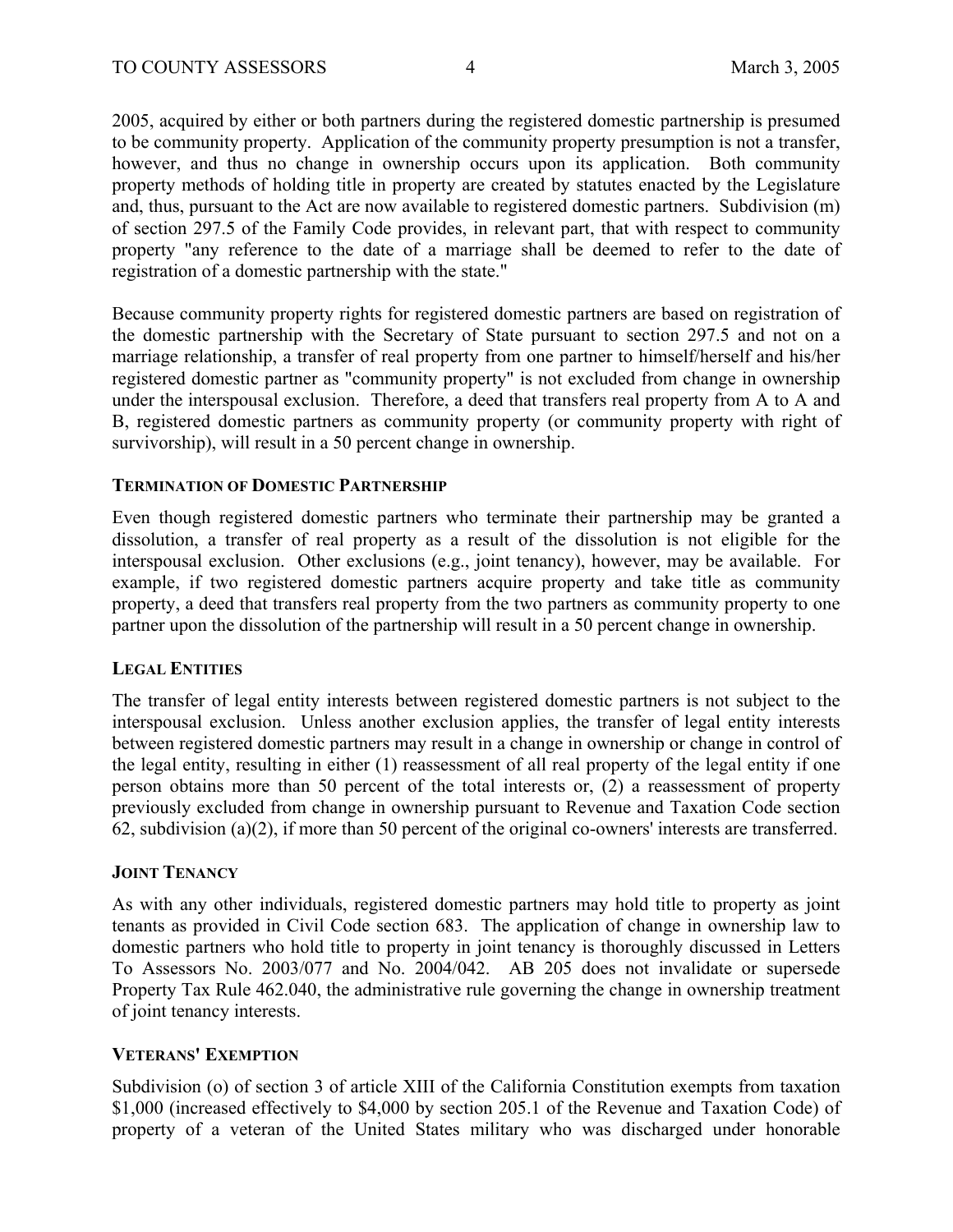conditions. An unmarried person who owns property valued at \$5,000 or more, or a married person, who, together with the spouse, owns property valued at \$10,000 or more, is ineligible for this exemption. Subdivision (o) also provides that the unmarried spouse or a parent of a deceased veteran is eligible for the exemption.

Property of a veteran who is a registered domestic partner must not exceed the \$5,000 value limit to be eligible for the veterans' exemption. The \$10,000 spousal value limit is not applicable to registered domestic partners. The surviving registered domestic partner of a deceased veteran is not eligible for the exemption as a spouse.

### **DISABLED VETERANS' EXEMPTION**

Section 4 of article XIII provides that the home of a person or a person's spouse, including an unmarried surviving spouse, may be exempt from property taxes if the person is permanently disabled because of injury incurred in military service. This provision is implemented by Revenue and Taxation Code section 205.5. Because the Constitution limits application of this exemption to disabled veterans and their unmarried surviving spouses, the surviving registered domestic partner of a deceased disabled veteran is not eligible for the exemption.

## **OVER 55/DISABLED BASE YEAR VALUE TRANSFER (PROPOSITIONS 60/90/110)**

Subdivision (a) of section 2 of article XIII A provides that, under specified conditions, any person over the age of 55 or severely and permanently disabled may transfer the base year value from one home to another. This subdivision further states that "any person over the age of 55" includes a married couple one member of which is over the age of 55. This provision is implemented by Revenue and Taxation Code section 69.5. Section 69.5 provides, with one exception,<sup>6</sup> that this exclusion may be used only one time. For purposes of using this one-time only exclusion, the spouse of a claimant who is a record owner of the replacement property is also considered a claimant.

Since a registered domestic partner is not a spouse, the registered domestic partner of a claimant is not considered to have used his/her one-time-only exclusion under section 69.5. For example, if A and B (registered domestic partners) sell their principal place of residence (property 1) and purchase another residence (property 2) and A files to transfer the base year value under section 69.5, only A is considered the claimant. Later, A and B can sell property 2 and buy property 3 and B may file a claim for transfer of the base year value of property 2 under section 69.5.

## **PARENT-CHILD EXCLUSION (PROPOSITIONS 58/193)**

Subdivision (h) of section 2 of article XIII A of the California Constitution provides that certain transfers of real property between parents and children and, under certain circumstances, from grandparents to grandchildren, may be excluded from change in ownership as defined by the Legislature. Subdivision (h) of section 2 of article XIII A, however, also delegated to the Legislature the task of defining the term "children." The Legislature implemented the parentchild exclusion in Revenue and Taxation Code section 63.1 and defined "children" in subdivision  $(c)(3)$  as:

<sup>&</sup>lt;sup>6</sup> A person who transfers the base year value once for age may transfer the base year value a second time if that person becomes disabled subsequent to the base year value transfer for age and must move as a result of the disability.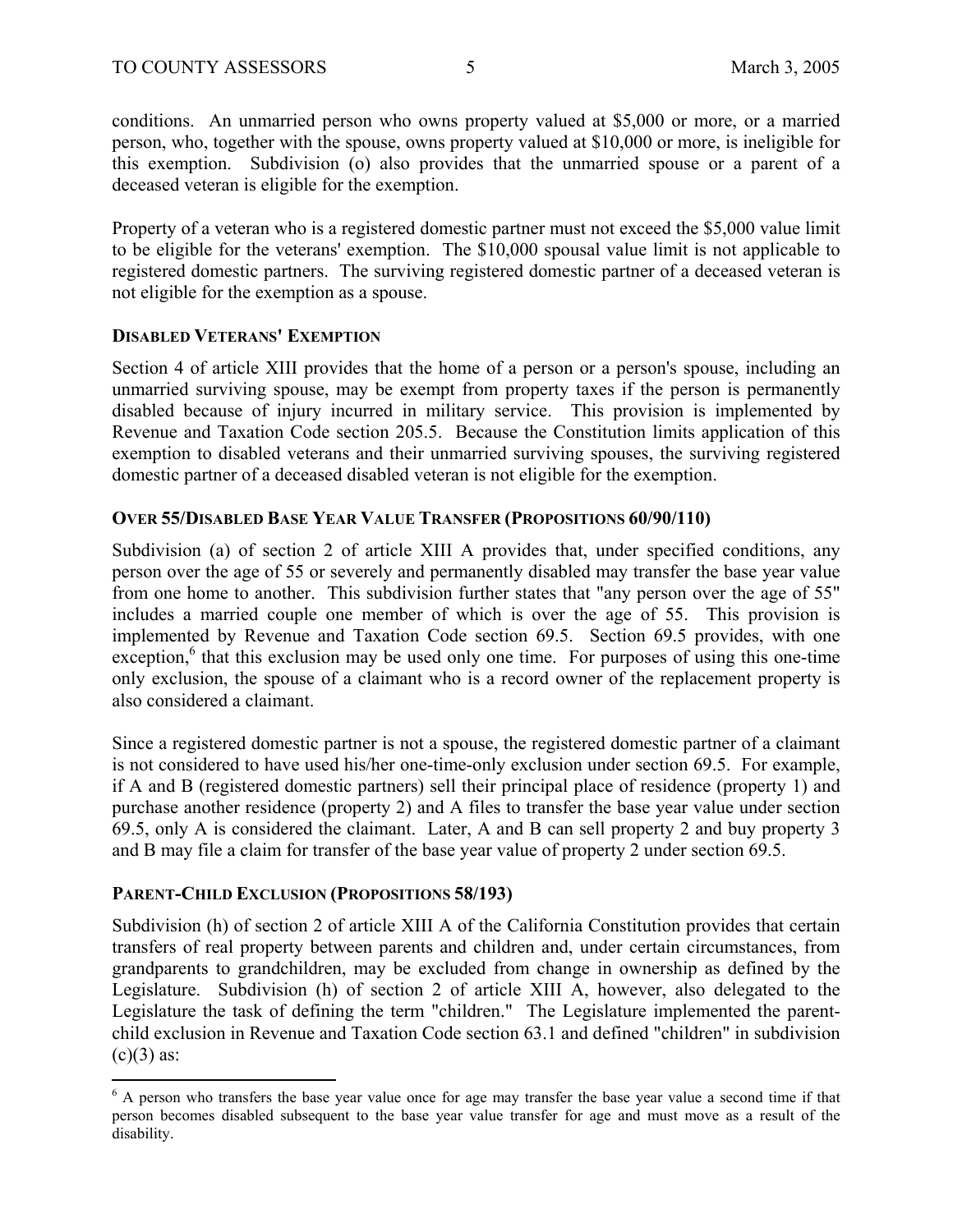$\overline{a}$ 

- (A)Any child born of the parent or parents, except a child, as defined in subparagraph (D), who has been adopted by another person or persons.
- (B) Any stepchild of the parent or parents and the spouse of that stepchild while the relationship of stepparent and stepchild exists. For purposes of this paragraph, the relationship of stepparent and stepchild shall be deemed to exist until the marriage on which the relationship is based is terminated by divorce, or, if the relationship is terminated by death, until the remarriage of the surviving stepparent.
- (C) Any son-in-law or daughter-in-law of the parent or parents. For purposes of this paragraph, the relationship of parent and son-in-law or daughter-in-law shall be deemed to exist until the marriage on which the relationship is based is terminated by divorce, or, if the relationship is terminated by death, until the remarriage of the surviving son-in-law or daughter-in-law.
- (D)Any child adopted by the parent or parents pursuant to statute, other than an individual adopted after reaching the age of 18 years.

Because section 63.1 was enacted by the Legislature and not by ballot initiative, AB 205 controls the interpretation of the definition of "children" in terms of the rights of registered domestic partners. Thus, any relationship between parents and children established by a registered domestic partnership is accorded the same treatment as if established by marriage.

**Child Born to Registered Domestic Partners after December 31, 2004.** A transfer of real property from a registered domestic partner or partners to a child born to one of the partners during the registered domestic partnership is eligible for the parent-child exclusion both before and after December 31, 2004, for property transferred by the birth parent or by the parent who legally adopted the child. Because Family Code section 297.5, subdivision  $(d)$ , recognizes that registered domestic partners have the same rights and obligations as spouses with respect to a child of either of them, the parent-child exclusion should also apply to transfers from *either* registered domestic partner to a child born to one of the partners during the registered domestic partnership *after December 31, 2004*.

A transfer of real property from partners in a registered domestic partnership to a child formally adopted by both partners is eligible for the parent-child exclusion as long as the child was less than 18 years old when adopted.

**Stepparent Relationship.** The California Supreme Court has granted review to decide the issue of the legal relationship of a child born *before* January 1, 2005, to the registered domestic partner who is not the birth parent and who has not formally adopted the child. Until the court renders a decision, it is our view that the child would not qualify as a stepchild within the meaning of section 63.1, subdivision  $(c)(3)(B)$ , because the only basis for the stepparent and stepchild relationship prior to January 1, 2005, is marriage. As previously discussed, Family Code section 297.5 extends to registered domestic partners the rights and obligations of spouses, and thus the stepparent and stepchild relationship would be created only after December 31, 2004.

 $<sup>7</sup>$  Family Code section 297.5, subdivision states: "The rights and obligations of registered domestic partners with</sup> respect to a child of either of them shall be the same as those of spouses. The rights and obligations of former or surviving registered domestic partners with respect to a child of either of them shall be the same as those of former or surviving spouses."